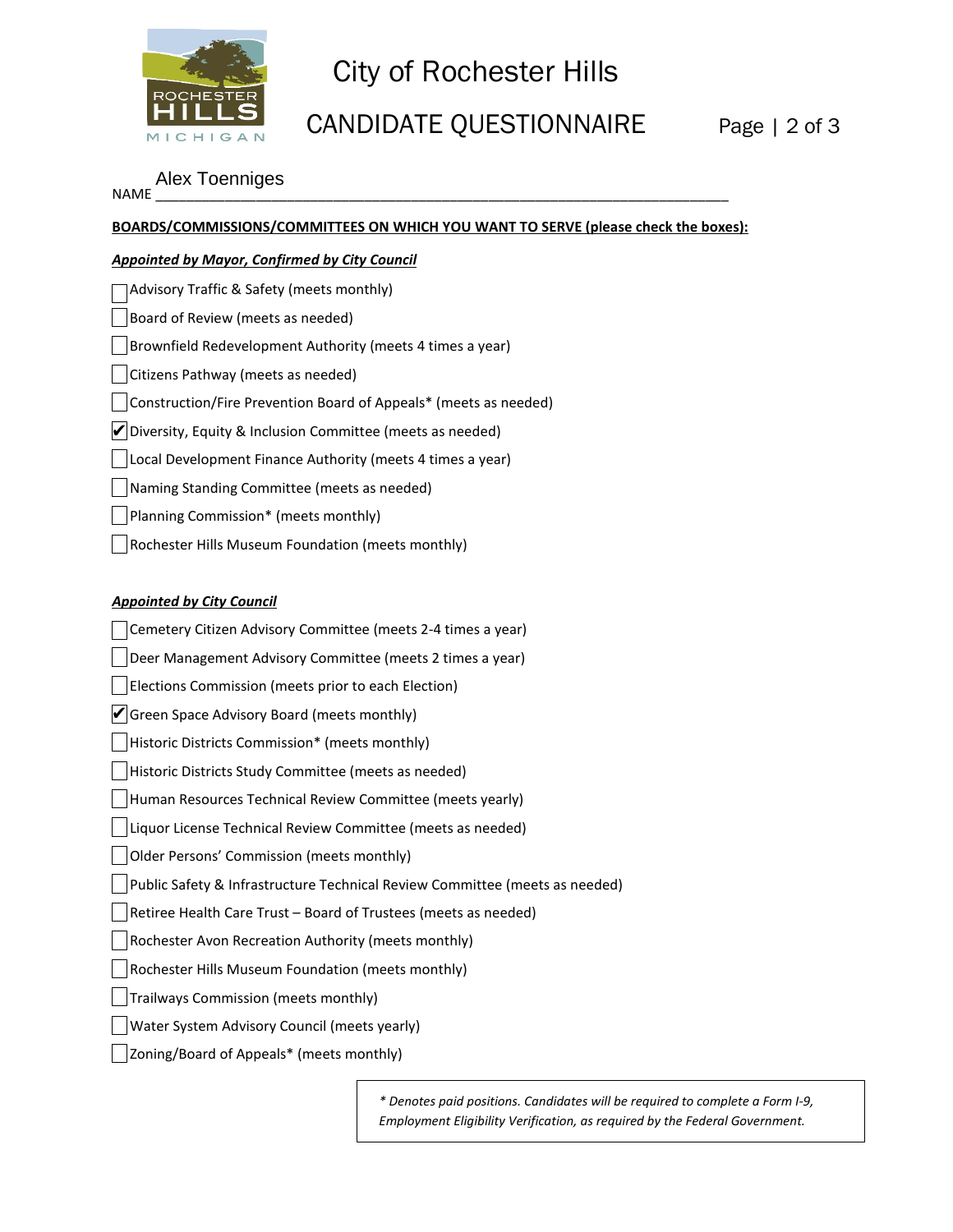

## City of Rochester Hills

CANDIDATE QUESTIONNAIRE Page | 3 of 3

NAME \_\_\_\_\_\_\_\_\_\_\_\_\_\_\_\_\_\_\_\_\_\_\_\_\_\_\_\_\_\_\_\_\_\_\_\_\_\_\_\_\_\_\_\_\_\_ COUNCIL DISTRICT \_\_\_\_\_\_\_\_\_\_\_\_\_\_\_\_\_ Alex Toenniges 04

DATE \_\_\_\_\_\_\_\_\_\_\_\_\_\_\_\_\_\_\_\_\_\_\_\_\_\_\_\_\_\_\_\_\_\_ ROCHESTER HILLS RESIDENT FOR \_\_\_\_\_\_\_\_\_\_\_\_\_YEARS November 3, 2021 1

OCCUPATION \_\_\_\_\_\_\_\_\_\_\_\_\_\_\_\_\_\_\_\_\_\_\_\_\_\_\_\_\_\_\_\_\_\_\_\_\_\_\_\_\_\_\_\_\_\_\_\_\_\_\_\_\_\_\_\_\_\_\_\_\_\_\_\_\_\_\_\_\_\_\_\_\_ Outdoor/Environmental Educator,

Movement Education Specialist, Wilderness Guide, Classical Musician

INTERESTS/REASONS/QUALIFICATIONS (Specifically list the reasons you are interested in serving on this/these committees and any qualifications you have for being on this/these committees:

I am an environmental educator & community organizer invested in advocating for the natural world and building a community where we live in a mutually beneficial relationship with our environment.

BOARDS/COMMISSIONS/COMMITTEES ON WHICH YOU HAVE or currently SERVE on (List Municipalities and years):

Co-Founder & Board Member, Brooklands Community Project; Rochester Hills, 2021 Residents Committee, The Eco-Institute at Pickards Mountain; Chapel Hills, NC, 2020 Residents Committee, Green Acres Eco-Village; Bloomington, IN, 2017-2018

ELECTIVE OFFICES THAT YOU HAVE HELD:

OTHER ORGANIZATIONS you have been or are involved with:

Firefly Forest School, The Eco-Institute at Pickards Mountain, Green Acres Eco-Village, Wild Nature Project, Feldenkrais Guild of North America, International Double Reed **Society** 

Relevant EDUCATION to the committee(s) you are interested in:

Social & Environmental Leadership Program at The Eco-Institute at Pickards Mountain; Master of Music, Ball State University; Bachelor of Music, Arizona State University; Cranbrook Schools, Bloomfield Hills (preK-12) **Green Space Advisory Board (GSAB)**<br>
council bistraction<br>
notation and a convention of the members of the members of the members of the<br>
notation of the members of the members of the members of the members of<br>
docularing N CCUPATION Outdoor/Environmental Educator, metro Detroit resident for 20 years<br>
Elovernent Education Specialist, Wilderness Guide, Classical Musician<br>
Trackpriss-prosponsitic Crions (Specialist) list the resears you are int

HOBBIES/INTERESTS

Continuing education & independent study in Environmental Education/Activism Sustainable/regenerative Landscape Design

ADDITIONAL INFORMATION

Former National Merit Scholar

Learn more about my Brooklands neighborhood community-building project at